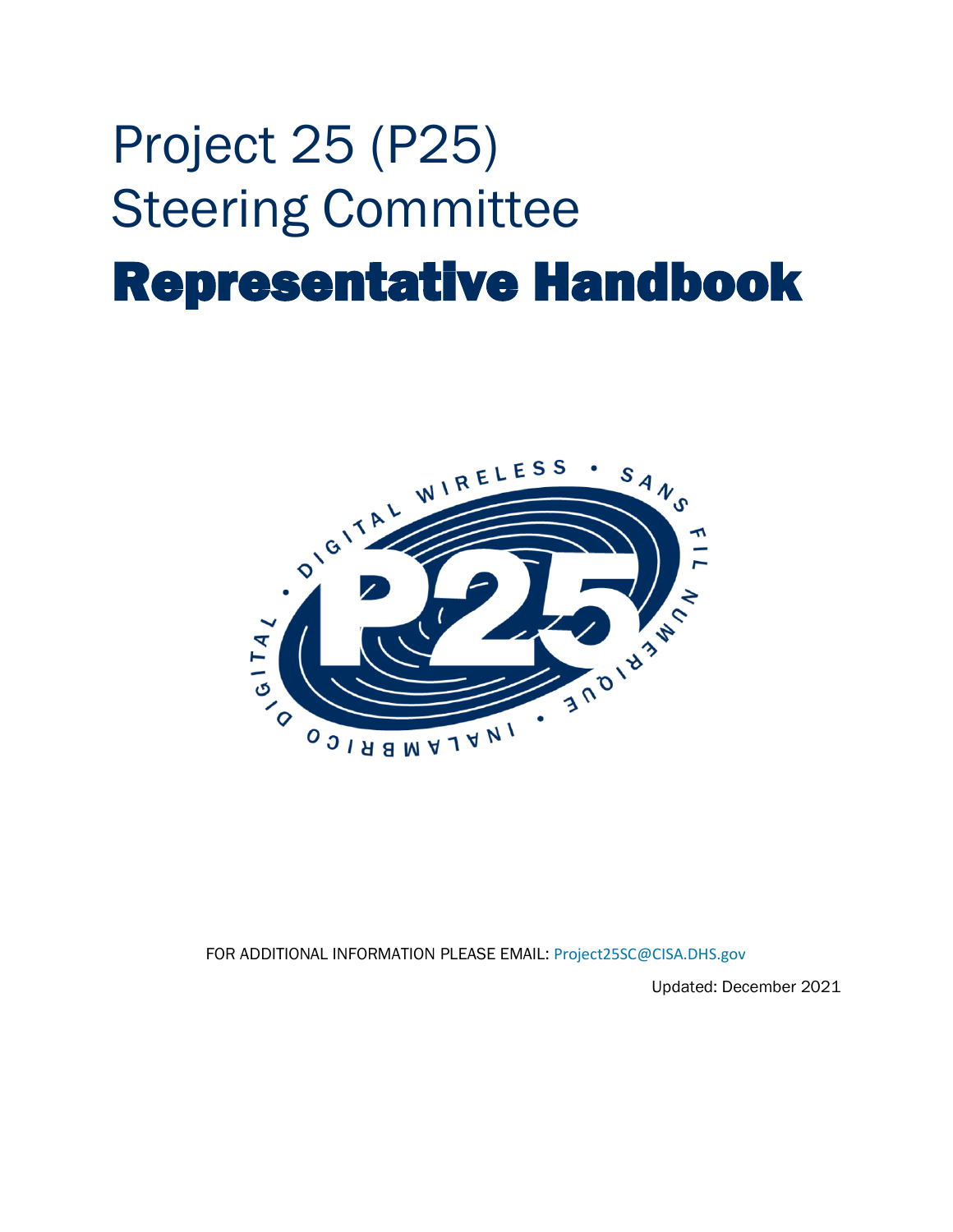# TABLE OF CONTENTS

| JOINT SAFECOM/NCSWIC P25 USER NEEDS WORKING GROUP (UNWG)5 |
|-----------------------------------------------------------|
|                                                           |
|                                                           |
|                                                           |
|                                                           |
|                                                           |
|                                                           |
|                                                           |
|                                                           |
|                                                           |
|                                                           |
|                                                           |
|                                                           |
|                                                           |
|                                                           |
|                                                           |
|                                                           |
|                                                           |
|                                                           |
|                                                           |
|                                                           |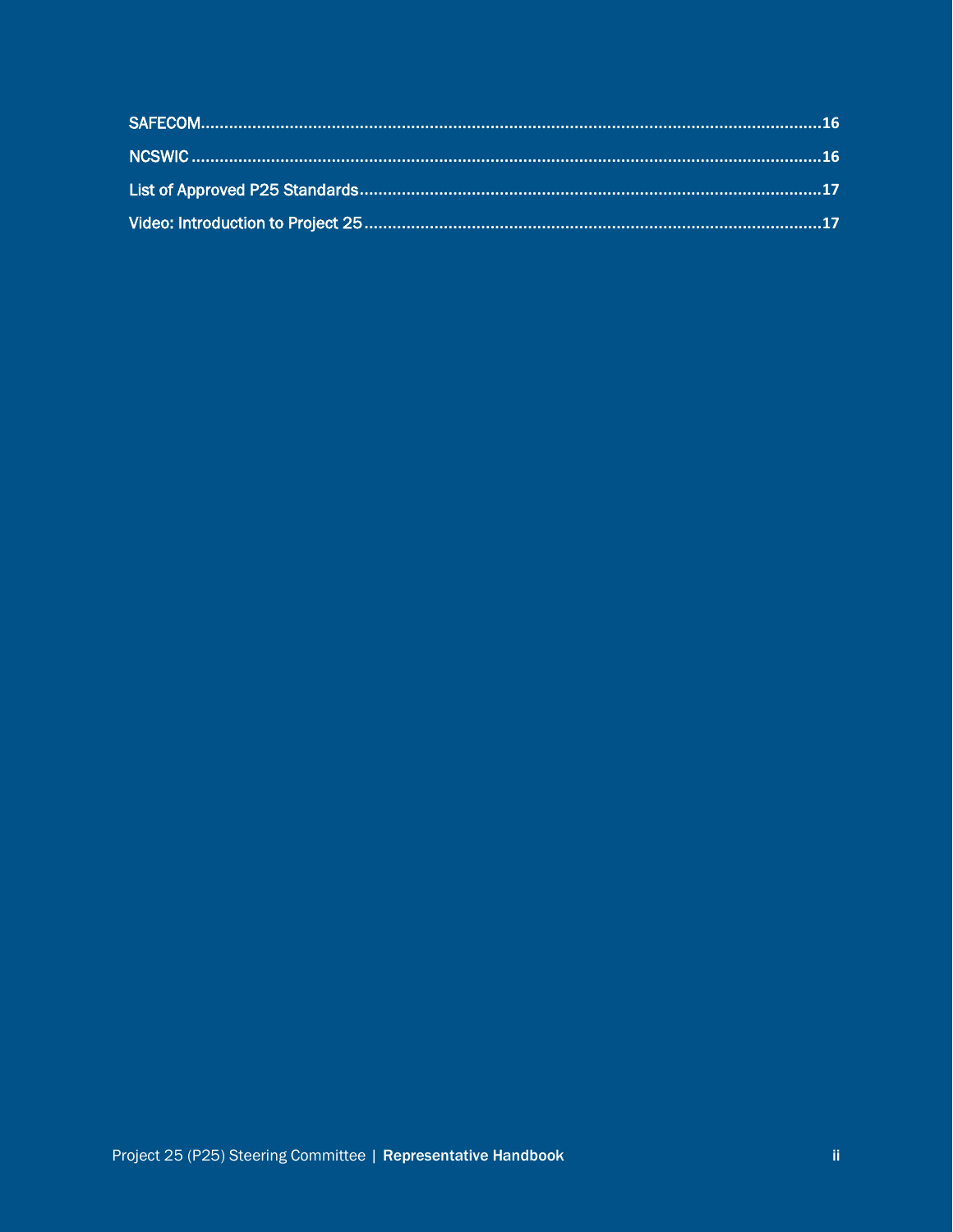### <span id="page-3-0"></span>HANDBOOK PURPOSE

This handbook is provided to newly appointed Project 25 (P25) Steering Committee representatives as a guide to the committee's history, structure, goals, and procedures.

### <span id="page-3-1"></span>P25 BACKGROUND

P25 was formed in 1990 in an agreement among the Association of Public-Safety Communications Officials (APCO), the National Association of State Technology Directors (NASTD), and agencies of the U.S. Federal Government. This agreement is known as the APCO/NASTD/FED Agreement and provided for the creation of APCO/NASTD/FED Project 25. The goal was to create a unique userdriven process of working with equipment manufacturers to establish wireless land mobile radio (LMR) communications standards that meet the requirements of the public safety community.

#### Project 25 is the only known user-driven emergency communications standards process in the U.S.

Following the terrorist attacks on September 11, 2001, P25 took on more immediate significance as the need for reliable, interoperable emergency communications was realized. SAFECOM, a joint venture of the Federal Emergency Management Agency (FEMA) and the newly formed Department of Homeland Security (DHS), was established specifically to improve interoperable communications within the public safety community. Today, the DHS Cybersecurity and Infrastructure Security Agency (CISA) contributes directly to P25 Standards development and supports SAFECOM and other public safety organizations' recommendations related to emergency communications standards development.

# <span id="page-3-2"></span>P25 STEERING COMMITTEE

The P25 Steering Committee is the governing authority of Project 25 and the sole authority for approving standards proposals, telecommunications system bulletins (TSB), <sup>1</sup> and white papers as Project 25 Standards. The committee works closely with manufacturers to develop and maintain a suite of standards that best serves the continually evolving needs of the public safety community.

The Steering Committee was formed as an independent body in 1990 in accordance with the APCO/NASTD/FED Agreement mentioned above to provide leadership in developing necessary standards. In 1992, the committee entered into a Memorandum of Understanding (MOU) with the Telecommunications Industry Association (TIA). This MOU defines the roles, responsibilities, and authority of the committee. Under the MOU, the committee agreed to identify and select voluntary Common System Standards for digital public safety radio communications (cumulatively the "P25

<sup>1</sup> Telecommunications System Bulletins differ from TIA Standards and Documents in that they are compilations of engineering data or other information useful to the technical community. They are guides to good engineering practices as suggested by the formulating committee. TSBs do not preclude or discourage other equally valid engineering practices acceptable to appropriate bodies.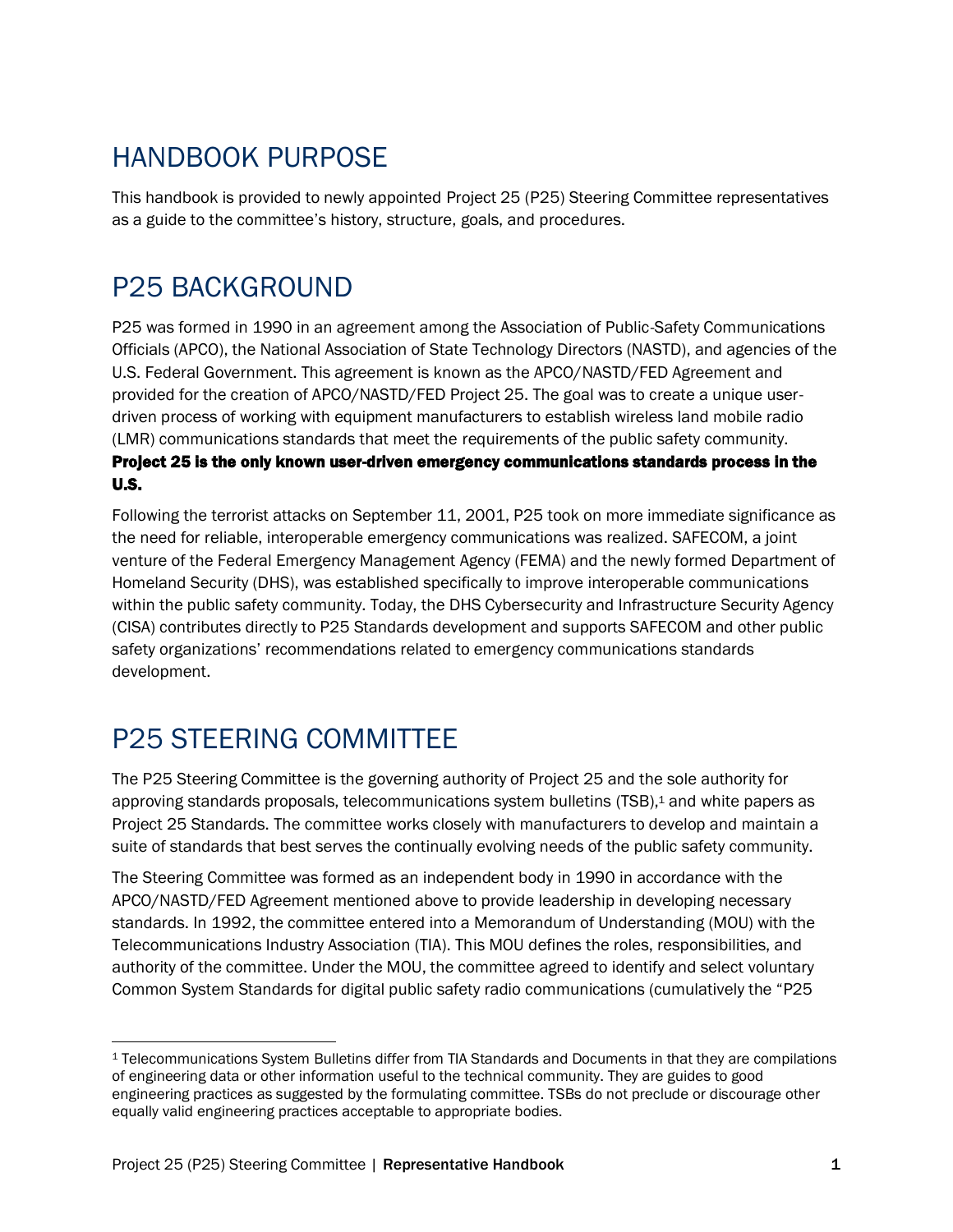Standards" or simply the "Standard") and TIA agreed to provide technical assistance for developing documentation for the Standard in accordance with TIA's usual procedures and policies.

To aid in the development of the standards, the P25 Steering Committee developed the P25 Statement of Requirements (SoR), which provides a list of features and functions LMR users expect from their radio systems. The SoR initially served as the basis for the standards developed by TIA and approved by the Steering Committee. In 2020, the Steering Committee developed the Statement of P25 User Needs (SPUN), which defines the current P25 systems model, system components, interfaces, services, capabilities, and features from a user needs perspective. It also includes descriptions of P25 voice, data, security, location, and subscriber management services as well as interfaces, infrastructure, consoles, and subscriber units. A series of appendices list specific identified P25 user needs by capability and hardware type. The SPUN supersedes the SoR, and the SoR is now obsolete. It will no longer be maintained or updated and thus should not be referenced for any information related to P25.

### <span id="page-4-0"></span>P25 STEERING COMMITTEE MEMBERSHIP

The Project 25 Steering Committee is an independent body comprised of representatives from a broad range of organizations at all levels of public safety. In accordance with the committee's bylaws, four members are appointed by APCO, four by NASTD, five by various federal agencies, and up to eight from public safety organizations approved by the committee. At its full complement, the committee has twenty-one members.

# <span id="page-4-1"></span>P25 STEERING COMMITTEE VOTING

Per the P25 Steering Committee Bylaws, voting shall be in accordance with Robert's Rules of Order Newly Revised, latest edition2. Unless otherwise specified within the bylaws, action shall be based on simple majority of the members present once a quorum has been established.

Actions that require a two-thirds (2/3) majority vote of a quorum of the P25 Steering Committee members include:

- Acceptance of Ex Officio and Associate Members
- Acceptance/Revisions of Staff Scope of Work
- APCO/NASTD/FED Project 25/34 PROCESS (P25 guidelines)
- Creation/Abolishment of Subcommittees
- P25 Steering Committee Bylaws Revisions
- Approval of Proposed Standards/Specifications to be forwarded to TR-8

<sup>2</sup> <https://robertsrules.com/>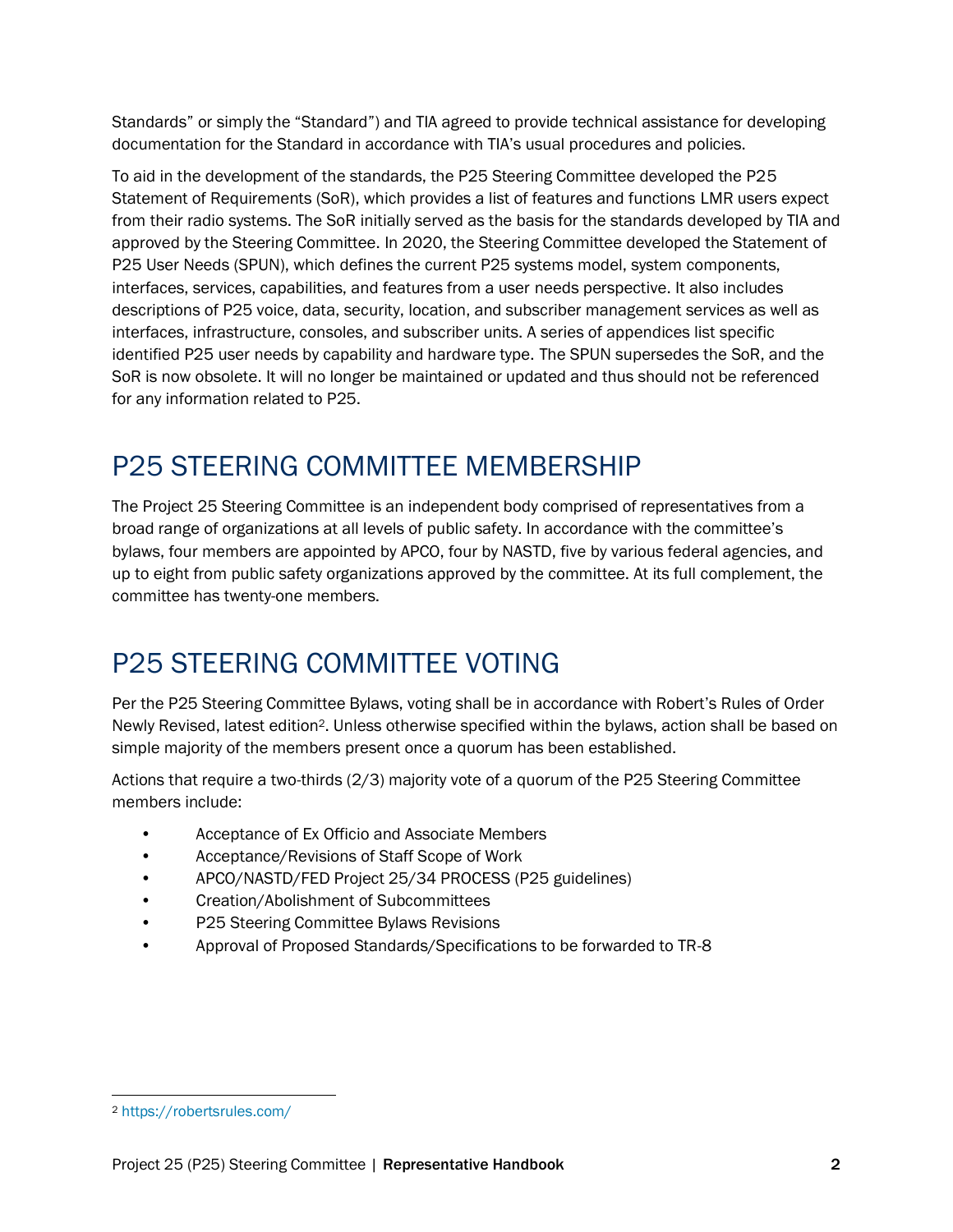# <span id="page-5-0"></span>P25 STEERING COMMITTEE EXECUTIVE SESSIONS

- In general, Steering Committee meetings are open to both members and observers. However, the P25 Steering Committee can initiate an executive session in order to meet privately with its members
- During an executive session, Steering Committee members and others specifically invited to participate by the committee may be present
- Meeting summaries, notes, and other meeting materials provided or developed during an executive session will be distributed only to members of the P25 Steering Committee

## <span id="page-5-1"></span>THE P25 STANDARDS DEVELOPMENT PROCESS

The process of identifying, selecting, approving, maintaining, and updating the P25 Standards involves several groups organized as shown in [Figure 1](#page-6-0) below. The "User Voice" group consists of public safety practitioners and end users of LMR technology. This group, headed by the P25 Steering Committee, includes the SAFECOM P25 User Needs Working Group (UNWG) and various user needs task groups established as needed under the UNWG. Together these entities determine what interoperable communications standards are needed by the public safety community and should be included in the P25 Suite of Standards.

The "Industry Voice" group consists of representatives of the communications manufacturing industry—entities that design and produce equipment that meets the P25 Standards. Headed by the TIA TR-8 Mobile and Personal Private Radio Standards Committee, which formulates and maintains standards for voice and data radio communications systems, the group also includes the appropriate TR-8 subcommittees and various subcommittee working groups focused on topics relevant to P25 standards development.

Bridging these two groups is a joint APCO Project 25 Interface Committee (APIC), comprised of representatives from TIA TR-8 and the P25 Steering Committee. Within APIC, members mesh their ideas and resolve issues to arrive at standards acceptable to both the user community and the manufacturing community. APIC in-person meetings are usually held three times a year in conjunction with the TR-8 and P25 Steering Committee. Conference calls are scheduled as needed to accomplish the APIC's business.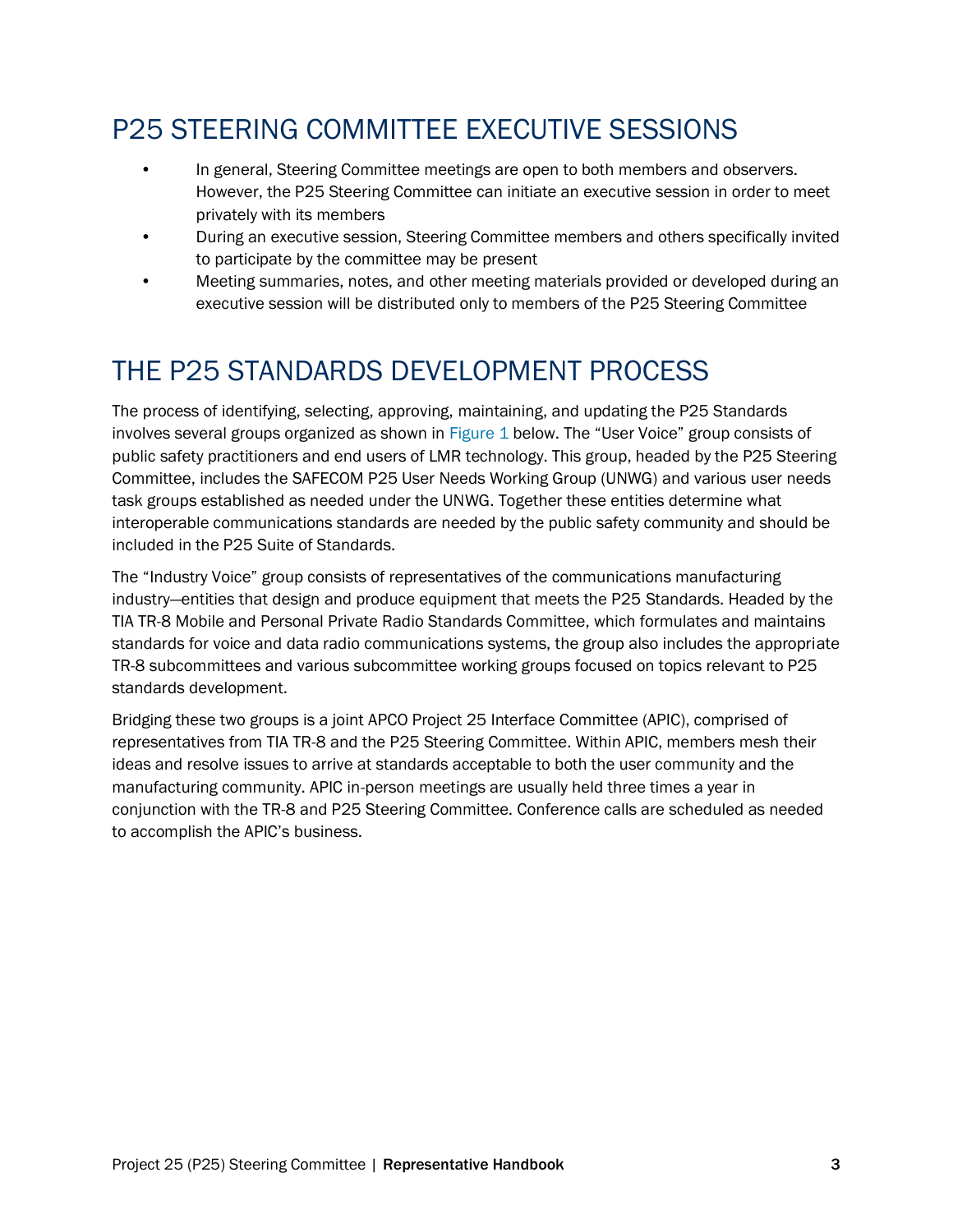### PARTICIPATING GROUP INTERACTION SCHEME



The Project 25 Steering Committee has final approval authority for all Project 25 standards documents.

#### Figure 1 – Group Interaction in the P25 Standards Process

<span id="page-6-0"></span>[Figure 2](#page-7-1) illustrates the process through which a user need related to LMR functionality or interoperability becomes part of the standard. In most cases, the UNWG identifies the need, often because one or more public safety agencies have communicated that need to one or more members of the subcommittee. Through agreement of its members, the UNWG submits the user need to the P25 Steering Committee, which decides if it merits inclusion in the standard. If it does, the Steering Committee proposes it to APIC and its subgroups, which work together with TIA TR-8 and its subcommittees to develop a standard that satisfies the user need. The TIA-102 Standard is the series of documents that address LMR interoperability and define tests and test methodologies to assess implementation of LMR functions and performance. These documents make up the P25 Standards.

The candidate standard draft is submitted to the P25 Steering Committee, which, as an organization of LMR end users, is the sole authority for approving the standard. Upon approval, the new standard becomes part of the P25 Standards and is published by the TIA TR-8 Engineering Committee.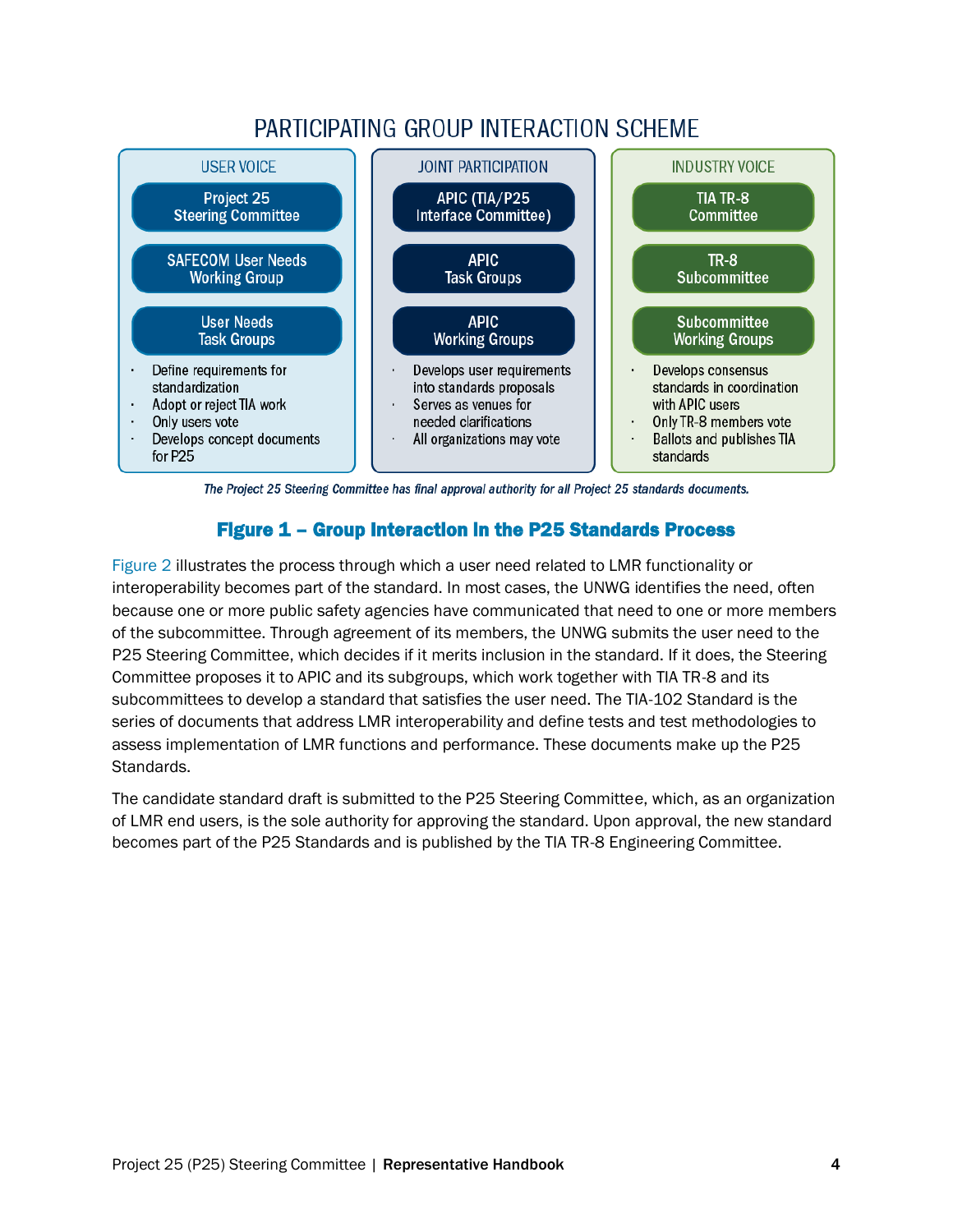

Figure 2 – Process by Which a User Need Becomes a P25 Standard

# <span id="page-7-1"></span><span id="page-7-0"></span>JOINT SAFECOM/NCSWIC P25 USER NEEDS WORKING GROUP (UNWG)

In addition to its ad hoc working groups, the P25 Steering Committee has an informal advisory group, the P25 UNWG. The UNWG is subordinate to the Joint SAFECOM/NCSWIC Technology Policy Committee. It provides a forum for education, discussion, and input from a broad range of public safety users and subject matter experts on issues related to the Project 25 Suite of Standards. The UNWG has two co‐chairs; one is a member of NCSWIC, the other a member of SAFECOM. A federal representative from CISA provides administrative support and oversight.

Any employee of a bona-fide public safety agency or government agency with a role in public safety may participate in the UNWG, even if they are not a member of SAFECOM or NCSWIC. Subject matter experts in relevant fields, including equipment manufacturer representatives, may also participate in the UNWG on a case‐by‐case basis at the request of the UNWG Co‐Chairs.

A UNWG participant serves as a liaison between the UNWG and the Project 25 Steering Committee to facilitate the flow of information and coordination of efforts between the two bodies. The liaison attends the P25 Steering Committee in-person meetings and conference calls.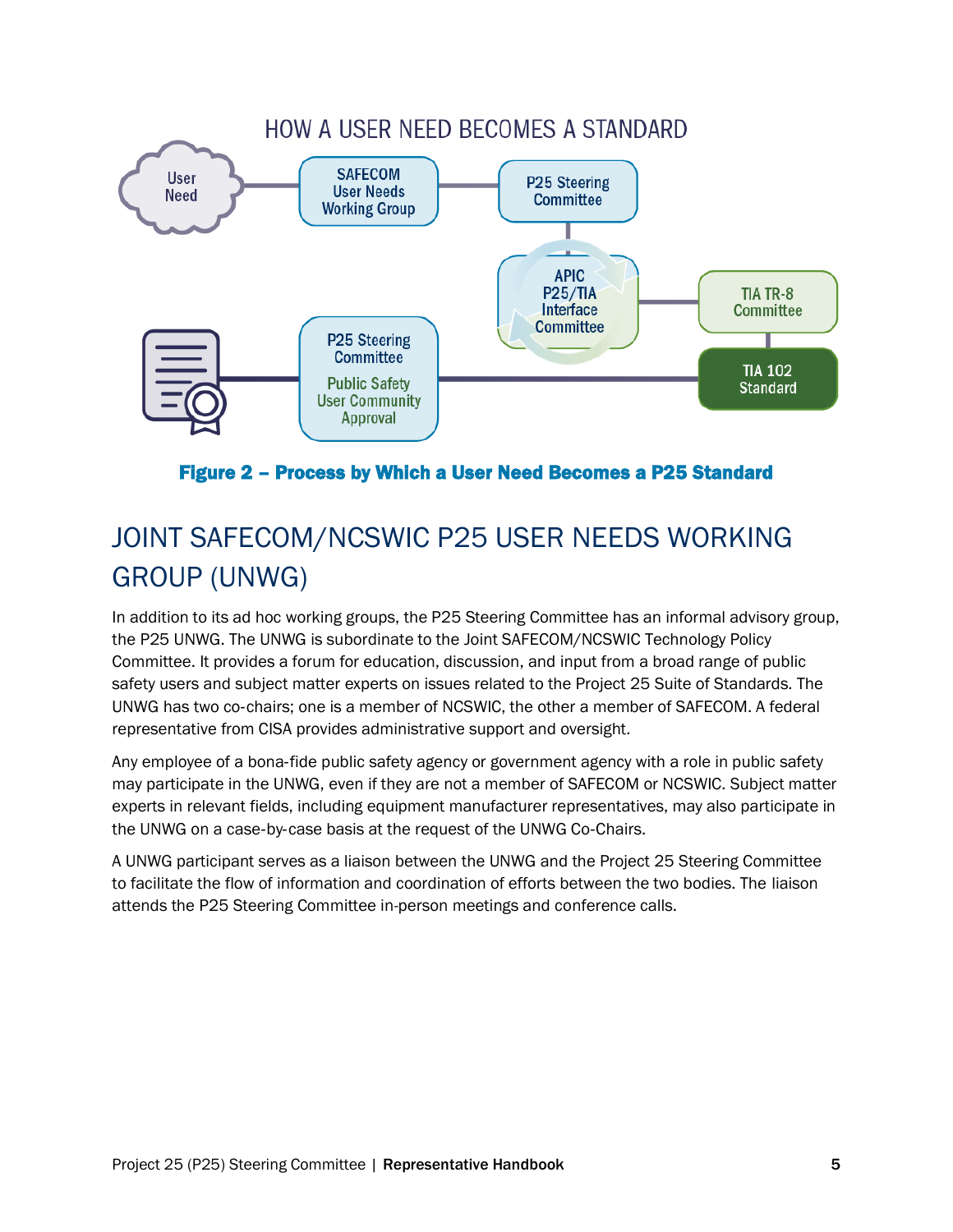### <span id="page-8-0"></span>TIA TR-8

#### <span id="page-8-1"></span>**Overview**

TIA is the leading trade association representing the global information and communications technology industry through standards development, policy initiatives, business opportunities, market intelligence, and networking events. TIA is a Standards Development Organization (SDO) accredited by the American National Standards Institute (ANSI).

The TIA TR-8 Engineering Committee, the primary committee involved in the P25 Standards process, has 14 subcommittees, each focused on a specific aspect of radio communications.

| <b>Subcommittee</b> | <b>Subcommittee Focus</b>                                   |
|---------------------|-------------------------------------------------------------|
| TR-8.1              | Equipment Measurement Procedures                            |
| TR-8.3              | Encryption                                                  |
| TR-8.4              | Vocoders                                                    |
| TR-8.5              | Signaling and Data Transmission                             |
| <b>TR-8.8</b>       | <b>Broadband Data Systems</b>                               |
| TR-8.10             | <b>Trunking and Conventional Control</b>                    |
| TR-8.11             | Antenna Systems                                             |
| TR-8.12             | Two Slot TDMA                                               |
| TR-8.15             | Common Air Interface                                        |
| TR-8.17             | Radio Frequency Exposure                                    |
| TR-8.18             | Wireless Systems Compatibility - Interference and Coverage  |
| TR-8.19             | Wireline System Interfaces                                  |
| TR-8.21             | Land Mobile Radio (LMR) Intrinsic Safety (IS) Consideration |
| TR-8.25             | <b>Compliance Assessment</b>                                |

#### Table 1 – TIA TR-8 Engineering Committee

### <span id="page-8-2"></span>TIA TR-8 Committee Membership and Voting

TIA encourages all interested parties to join the U.S. standards development process. Membership in TIA Standards Committees are open to all persons, including non-members, who are or might reasonably be expected to be affected by the committees' activities. Care is taken to avoid membership dominance by any single interest.

Committee membership provides individuals and their organizations access to in-person and teleconference-based committee meetings; the ability to submit, vote, and comment on technical contributions; access to committee distribution lists and project tracking tools; membership discounts on general standards purchases; and opportunities to participate in conferences and events hosted by TIA.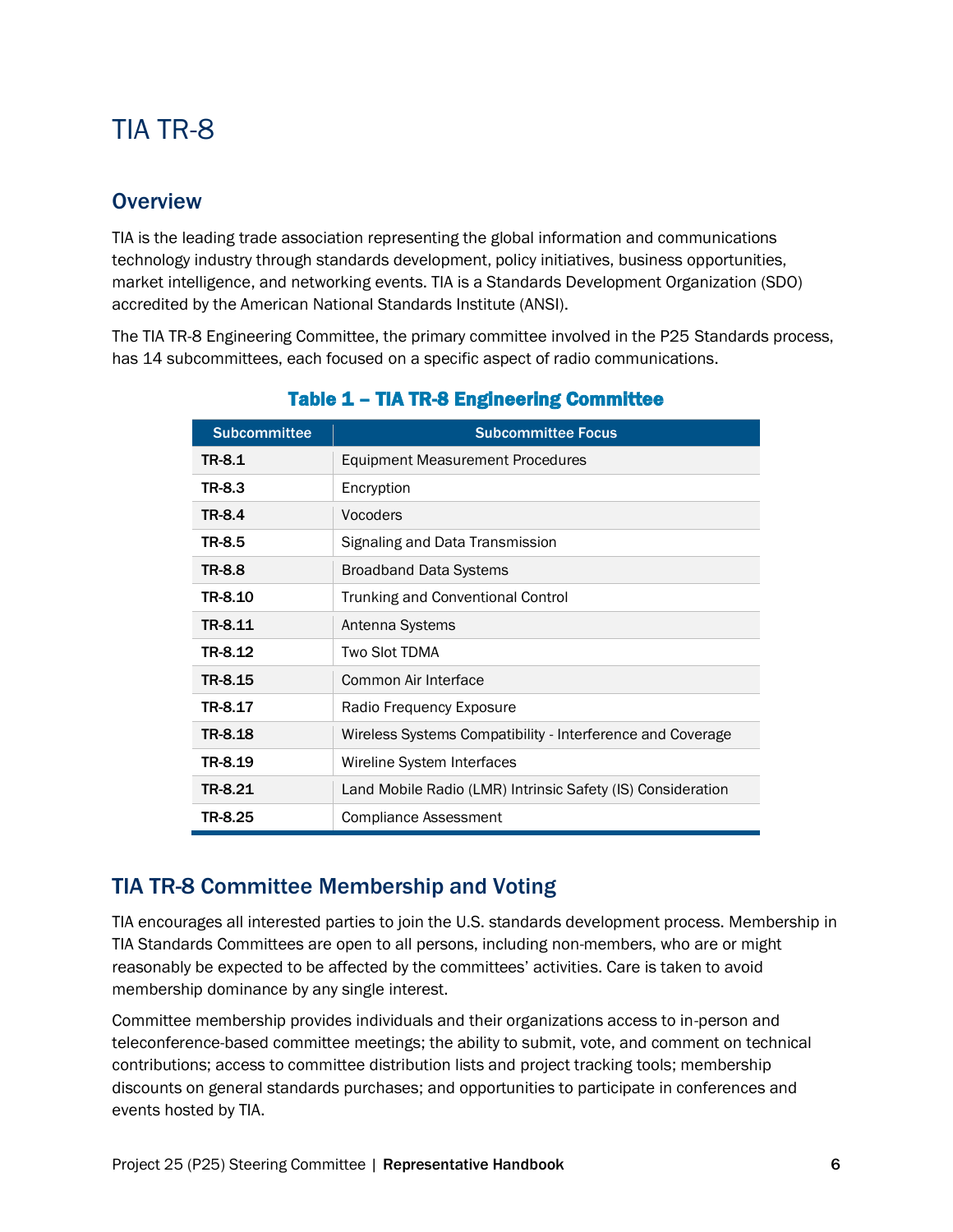An Engineering Committee membership fee is required and charged on an annual basis. Voting members are those whose organizations have paid their annual fees. Membership on a committee carries with it an obligation to participate actively in the work of the committee by contributing technical information, replying promptly to requests for ballots or comments on draft committee reports, and attendance at committee meetings. Members should email their committee chair to request to be added to meeting invites and other notifications.

Committee applications are available at: [http://standards.tiaonline.org/standards/tia-engineering](http://standards.tiaonline.org/standards/tia-engineering-committee-application)[committee-application.](http://standards.tiaonline.org/standards/tia-engineering-committee-application)

Anyone can request to join a committee as a non-TIA member by emailing the committee chair. This allows them access to the meetings, document drafts, etc., but not the authority to vote.

#### <span id="page-9-0"></span>TIA TR-8 Role in P25

As described in a previous section, the TIA TR-8 Mobile and Personal Private Radio Standards Committee develops TIA-102 Standards to meet user needs identified by the P25 Steering Committee. When the Steering Committee approves and adopts the standard, TIA TR-8 publishes it.

TIA maintains engineering subcommittees to develop and update P25/TIA-102 Standards and develops standardized test procedures for P25/TIA-102 Standards, which are referenced in Recommended Compliance Assessment Tests (RCATs) documents. The P25 Compliance Assessment Program (CAP) Compliance Assessment Bulletins (CABs) use the test procedures published by TIA for P25 CAP testing, performed under the auspices of the DHS Science and Technology Directorate (S&T). Having defined test procedures enables manufacturers and users to validate P25 equipment standards. However, it should be noted that equipment is not tested against all standards.

#### <span id="page-9-1"></span>Availability of P25 Standards Documents

A public safety user can request a copy of any TIA-102 Standard free of charge from TIA. The TIA web page "P25 Downloads for Government Entities" ([https://standards.tiaonline.org/all-standards/p25](https://standards.tiaonline.org/all-standards/p25-downloads-application) [downloads-application\)](https://standards.tiaonline.org/all-standards/p25-downloads-application) describes how to request a copy of a TIA-102 Standard. A good introductory document is the *TSB-102-D Project 25 TIA-102 Documentation Suite Overview*, a detailed (100+ pages) overview of the P25/TIA-102 Standards with feature descriptions that provide titles and short summaries of all the TIA-102 Standard documents.

### <span id="page-9-2"></span>P25 Standards Naming Scheme

All P25 Standards follow a naming scheme that helps to structure and designate groups of documents within the P25 Suite of Standards. [Figure 3](#page-10-0) explains the sections of the P25 Standards naming convention.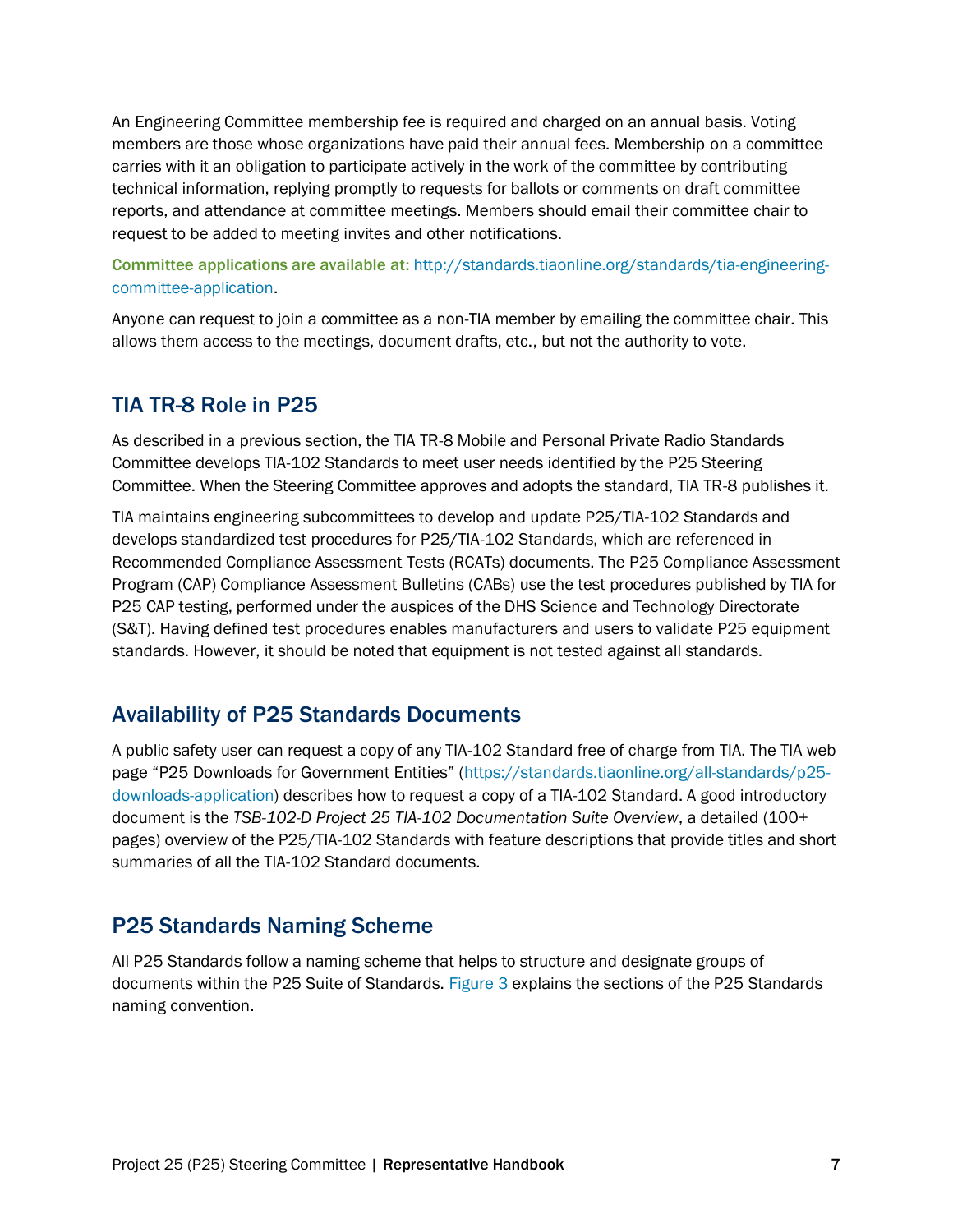

#### Figure 3 – P25 Standards Naming Scheme

<span id="page-10-0"></span>Although this naming scheme provides a general structure for finding relevant standards documents, the best approach to finding a specific document is to consult the P25 Steering Committee Approved List of Standards on the Project 25 Technology Interest Group (PTIG) [webpage](http://www.project25.org/) or Section Four of the Project 25 TIA-102 Documentation Suite Overview (TSB-102-D). Additional information on the TIA naming scheme can be found in the table below.

| <b>Document Title</b>                                         | <b>Series</b>  | <b>First</b> | <b>Middle</b> | Last |
|---------------------------------------------------------------|----------------|--------------|---------------|------|
| <b>TIA-102 Documentation Suite Overview</b>                   | TSB-102        | C            |               |      |
| <b>Security Services Overview</b>                             | TIA-102        | A            | AA            | B    |
| <b>Trunking Overview</b>                                      | TIA-102        | A            | AB            | A    |
| Inter-RF Subsystem Interface (ISSI) Overview                  | TSB-102        | B            | AC            | C    |
| Telephone Interconnect Overview (Voice Service)               | <b>TSB-102</b> | B            | AD.           | A    |
| Data Overview                                                 | TIA-102        | B            | AE            | A    |
| <b>Console Subsystem Interface Overview</b>                   | TSB-102        | B            | AG            | A    |
| <b>Fixed Station Subsystem Interface Overview</b>             | TIA-102        | B            | AH            | A    |
| Key Management Facility (KMF) to KMF Interface Overview       | TIA-102        | B            | AK            | A    |
| Network Management Interface Overview                         | TSB-102        | B            | AF            | A    |
| <b>Two-Slot Time-Division Multiple Access (TDMA) Overview</b> | TSB-102        | B            | <b>BA</b>     | A    |
| <b>Block Encryption Protocol</b>                              | TIA-102        | A            | AA            | D    |

#### Table 2 – Additional TIA Naming Scheme Information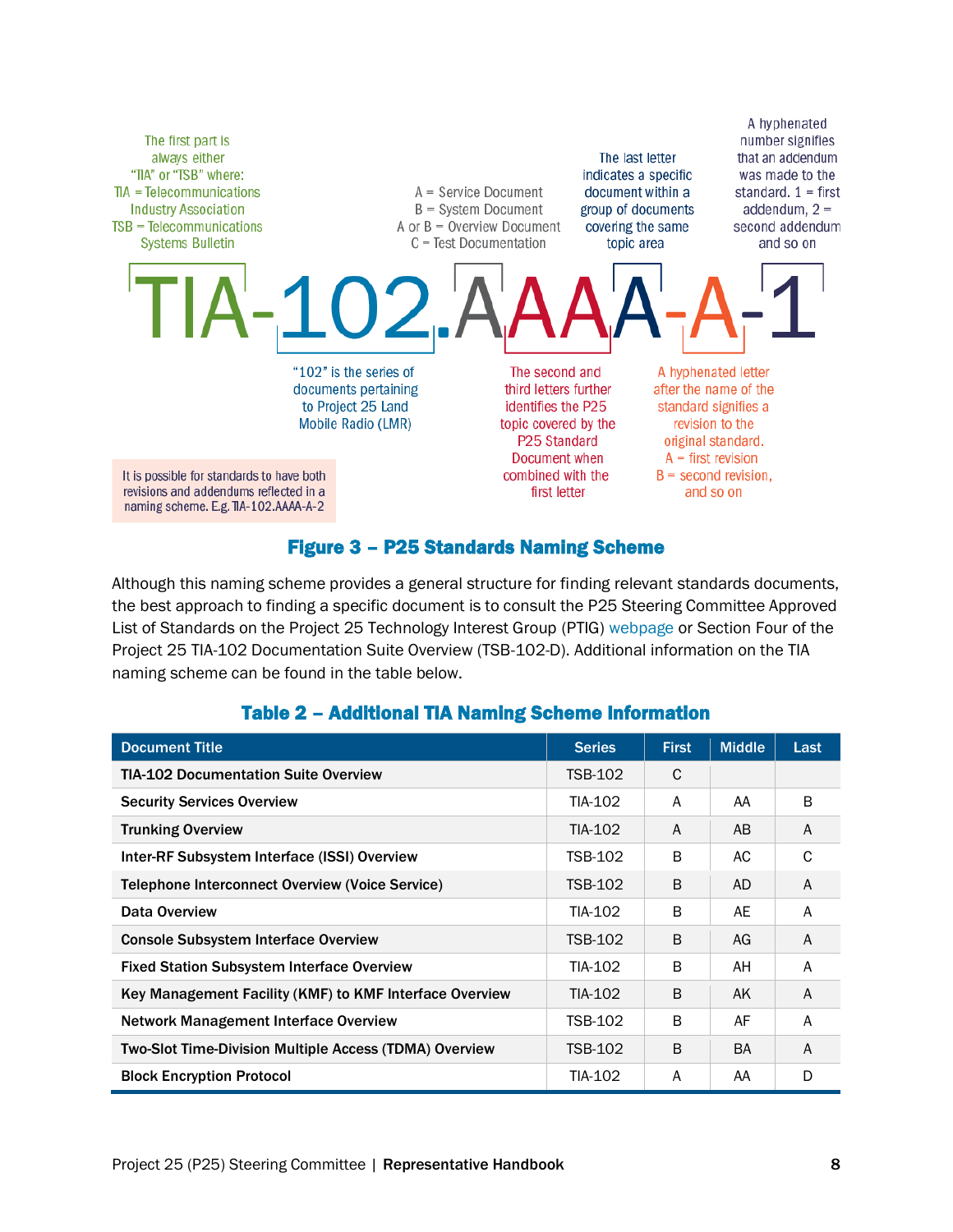| <b>Document Title</b>                                                                                                                                      | <b>Series</b>  | <b>First</b> | <b>Middle</b> | Last         |
|------------------------------------------------------------------------------------------------------------------------------------------------------------|----------------|--------------|---------------|--------------|
| <b>Trunking Control Channel Formats</b>                                                                                                                    | TIA-102        | A            | AB            | B            |
| <b>Trunking Control Channel Messages</b>                                                                                                                   | TIA-102        | A            | AB            | $\mathsf{C}$ |
| <b>Trunking Procedures</b>                                                                                                                                 | TIA-102        | A            | AB            | D            |
| <b>Link Control Word Formats and Messages</b>                                                                                                              | TIA-102        | A            | AB            | F            |
| <b>Conventional Control Messages</b>                                                                                                                       | TIA-102        | A            | AB            | G            |
| <b>Dynamic Regrouping Messages and Procedures</b>                                                                                                          | TIA-102        | A            | AB            | H            |
| Over the Air Rekeying (OTAR) Protocol                                                                                                                      | TIA-102        | A            | <b>AC</b>     | A            |
| <b>Key Fill Device Interface Protocol</b>                                                                                                                  | TIA-102        | A            | AC            | D            |
| <b>Link Layer Authentication</b>                                                                                                                           | TIA-102        | A            | AC            | E            |
| Frequency-Division Multiple Access (FDMA) Common Air<br>Interface                                                                                          | TIA-102        | B            | AA            | A            |
| <b>Common Air Interface (CAI) Reserved Values</b>                                                                                                          | TIA-102        | B            | AA            | $\mathsf C$  |
| <b>Conventional Procedures</b>                                                                                                                             | TIA-102        | B            | AA            | D            |
| <b>Vocoder Description</b>                                                                                                                                 | TIA-102        | B            | AB            | $\mathsf{A}$ |
| <b>ISSI Messages and Procedures for Voice Services, Mobility</b><br>Management, and Radio Frequency Subsystem (RFSS)<br><b>Capability Polling Services</b> | TIA-102        | B            | AC            | A            |
| <b>ISSI and Procedures for Supplementary Data Services</b>                                                                                                 | TIA-102        | B            | AC            | D            |
| <b>ISSI Messages and Procedures for Conventional Operation</b>                                                                                             | TIA-102        | B            | AC            | E            |
| <b>ISSI Messages and Procedures for Packet Data Services</b>                                                                                               | TIA-102        | B            | AC            | F            |
| <b>Telephone Interconnect Overview (Voice Service)</b>                                                                                                     | <b>TSB-102</b> | В            | AD            | A            |
| Data Overview and Specification                                                                                                                            | TIA-102        | B            | <b>AE</b>     | A            |
| Internet Protocol (IP) Data Bearer Service Specification                                                                                                   | TIA-102        | B            | AE            | B            |
| <b>Packet Data Logical Link Control Procedures</b>                                                                                                         | TIA-102        | B            | AE            | D            |
| <b>Radio Management Protocols</b>                                                                                                                          | TIA-102        | В            | AE            | E            |
| Packet Data Host Network Interface                                                                                                                         | TIA-102        | B            | AE            | F            |
| <b>Mobile Data Peripheral Interface</b>                                                                                                                    | TIA-102        | B            | AE            | G            |
| <b>Conventional Management Service Specification for Packet</b><br>Data                                                                                    | TIA-102        | В            | AE            | J            |
| <b>Network Management Interface</b>                                                                                                                        | <b>TSB-102</b> | B            | AF            | A            |
| <b>Fixed Station Interface Messages and Procedures</b>                                                                                                     | TIA-102        | B            | AH            | A            |
| <b>Location Services</b>                                                                                                                                   | <b>TSB-102</b> | В            | AJ            | A            |
| <b>Tier 1 Location Services Specification</b>                                                                                                              | TIA-102        | B            | AJ            | B            |
| <b>Tier 2 Location Services Specification</b>                                                                                                              | TIA-102        | B            | AJ            | C            |
| Transmission Control Protocol (TCP)/User Datagram Protocol<br>(UDP) Port Number Assignments                                                                | TIA-102        | В            | AJ            | D            |
| <b>KMF to KMF Interface</b>                                                                                                                                | TIA-102        | B            | AK            | A            |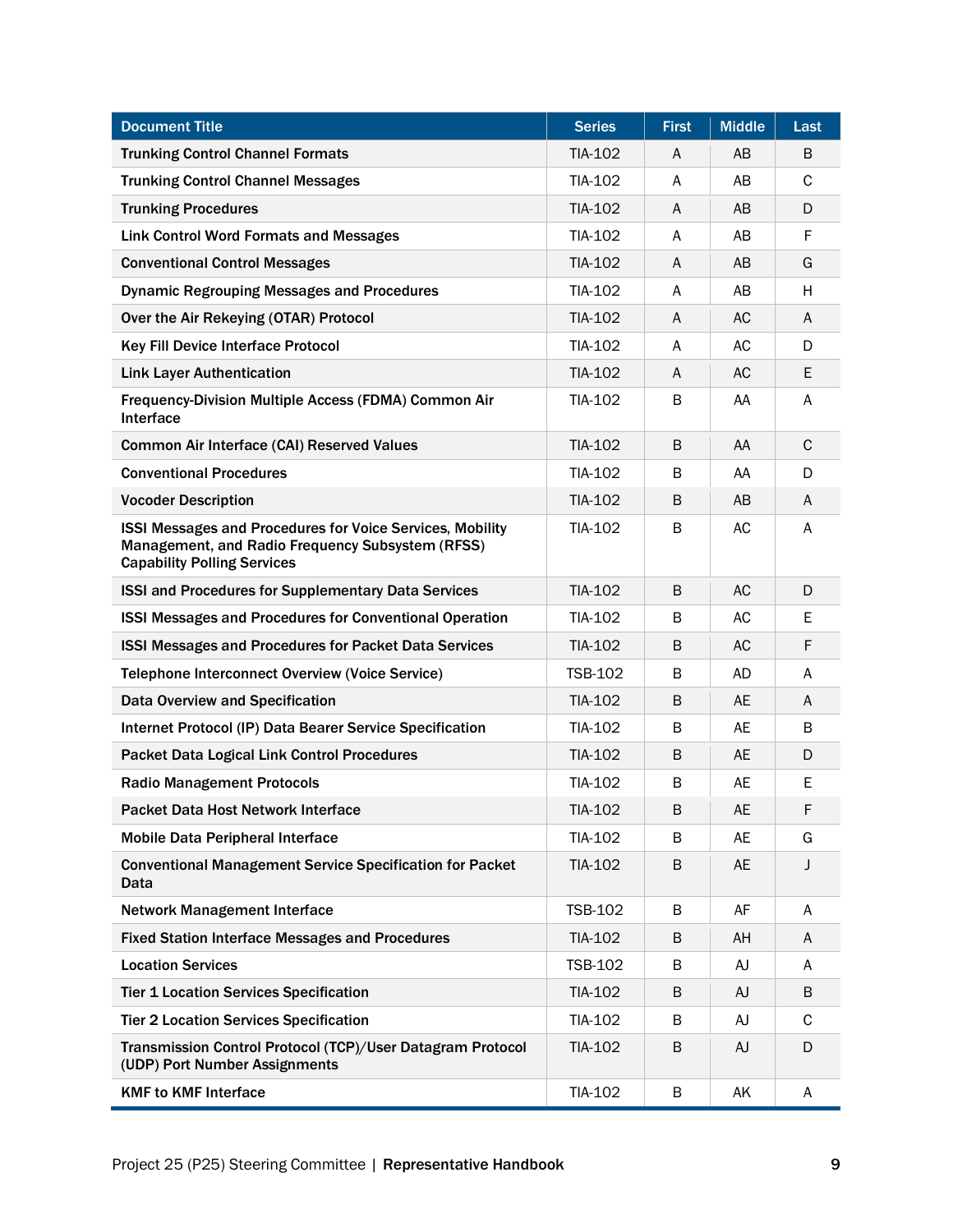| <b>Document Title</b>                                                                                                                   | <b>Series</b>  | <b>First</b> | <b>Middle</b> | Last         |
|-----------------------------------------------------------------------------------------------------------------------------------------|----------------|--------------|---------------|--------------|
| <b>Phase 2 Two-Slot TDMA Physical Layer Protocol Specification</b>                                                                      | TIA-102        | B            | <b>BA</b>     | B            |
| Phase 2 Two-Slot TDMA Media Access Control Layer<br><b>Description</b>                                                                  | TIA-102        | B            | BA            | C            |
| Conformance Test for the Data Encryption Standard (DES)<br><b>Encryption Protocol</b>                                                   | TIA-102        | A            | AA            | $\mathsf{C}$ |
| <b>Conformance Tests for OTAR Protocol</b>                                                                                              | TIA-102        | A            | AC            | $\mathsf C$  |
| <b>CAI Conformance Test</b>                                                                                                             | TIA-102        | B            | AA            | В            |
| <b>Vocoder Mean Opinion Score Conformance Test</b>                                                                                      | TIA-102        | B            | AB            | B            |
| <b>Enhanced Vocoder Methods of Measurement for Performance</b>                                                                          | TIA-102        | B            | AB            | G            |
| <b>Phase 2 Two-Slot TDMA Trunked Voice Services CAI</b><br><b>Conformance Specification</b>                                             | TIA-102        | B            | CA            | D            |
| Phase 2 Two-Slot TDMA Trunked Voice Services Message and<br><b>Procedures Conformance Specification</b>                                 | TIA-102        | B            | CA            | E            |
| <b>Trunked TDMA Voice Channel Conformance Profiles</b>                                                                                  | TIA-102        | B            | CA            | F            |
| Digital C4FM/CQPSK Transceiver Measurement Methods                                                                                      | TIA-102        | C            | AA            | A            |
| <b>Land Mobile Radio Transceiver Performance</b><br>Recommendations Project 25 Digital Radio Technology<br><b>C4FM/CQPSK Modulation</b> | TIA-102        | C            | AA            | B            |
| Mobile Radio Push-to-Talk and Audio Interface - Definitions<br>and Methods of Measurement                                               | <b>TSB-102</b> | $\mathsf{C}$ | AA            | $\mathsf{C}$ |
| Interoperability Testing for Voice Operation in Conventional<br><b>Systems</b>                                                          | TIA-102        | C            | AB            | A            |
| Interoperability Test Procedures - Over-the-Air-Rekeying                                                                                | TIA-102        | $\mathsf{C}$ | AB            | B            |
| <b>Interoperability Testing for Voice Operation in Trunked</b><br><b>Services</b>                                                       | TIA-102        | C            | AB            | C            |
| <b>ISSI Measurement Methods for Voice Services</b>                                                                                      | TIA-102        | C            | AC            | A            |
| <b>ISSI Performance Recommendations for Voice Services</b>                                                                              | TIA-102        | C            | AC            | B            |
| <b>ISSI Conformance Test Procedures</b>                                                                                                 | TIA-102        |              | <b>CA</b>     | cc           |
| <b>ISSI Interoperability Test Procedures for Trunked Voice</b><br><b>Operation Involving the ISSI</b>                                   | TIA-102        | C            | AC            | D            |
| <b>Fixed Station Interface Conformance Test Procedures</b>                                                                              | TIA-102        |              | CA            | DA           |
| <b>Conformance Profile Level One - Basic Conventional Operation</b>                                                                     | TIA-102        | C            | AE            | A            |
| <b>Conformance Profile Level Two - Advanced Conventional</b><br><b>Operation</b>                                                        | TIA-102        | C            | AE            | B            |
| <b>Conformance Profile - Basic Trunked Operation</b>                                                                                    | TIA-102        | C            | AE            | C            |
| <b>Conformance Profiles for Advanced Trunked Operations</b>                                                                             | TIA-102        | C            | AE            | D            |
| <b>Two-Slot TDMA Transceiver Measurement Methods</b>                                                                                    | TIA-102        | C            | CA            | A            |
| <b>Two-Slot TDMA Transceiver Performance Recommendations</b>                                                                            | TIA-102        | C            | <b>CA</b>     | B            |
| <b>Product Compliance Assessment Overview</b>                                                                                           | <b>TSB-102</b> | C            | BA            | A            |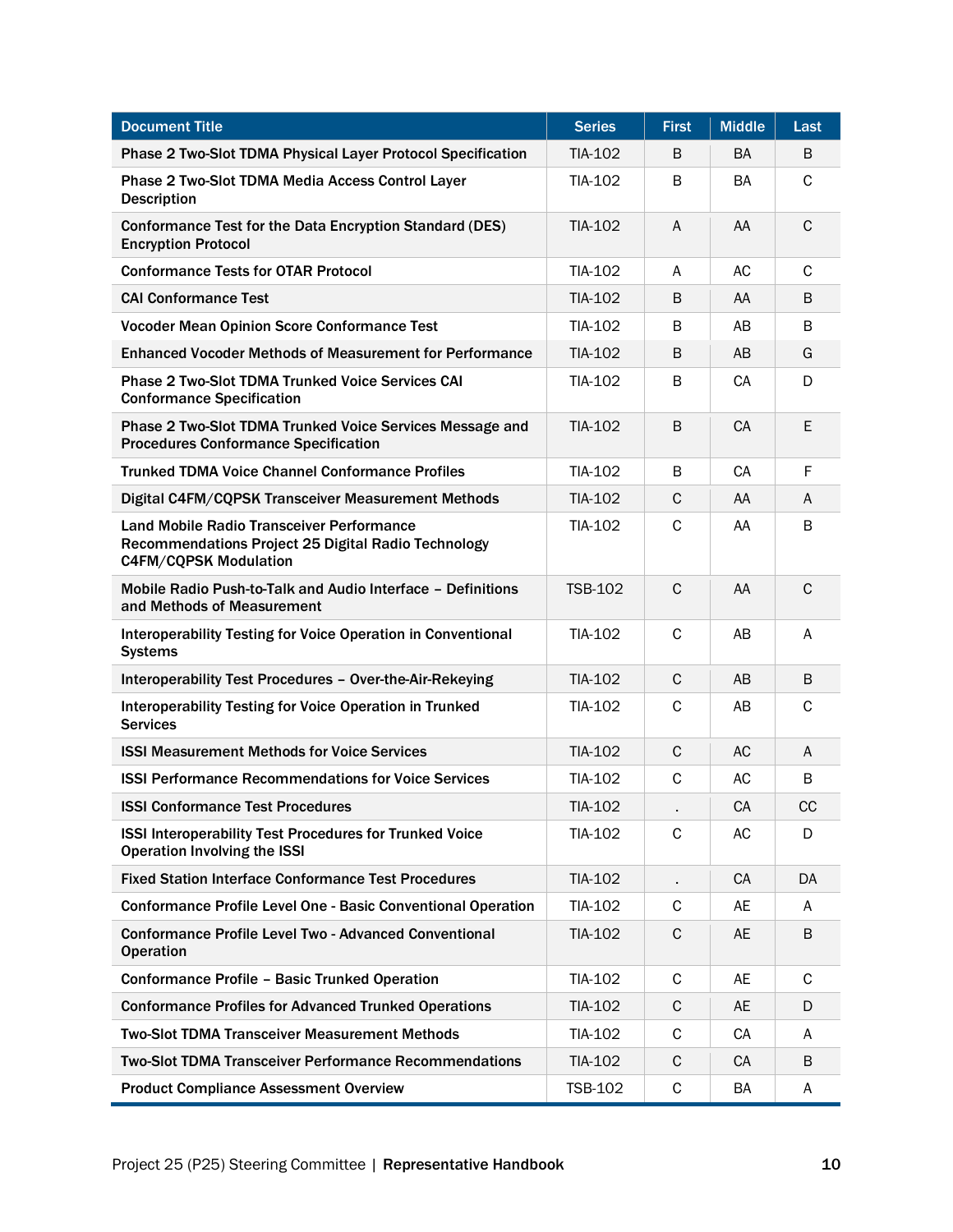| <b>Document Title</b>                                                                                                           | <b>Series</b>  | <b>First</b>  | <b>Middle</b> | Last         |
|---------------------------------------------------------------------------------------------------------------------------------|----------------|---------------|---------------|--------------|
| Supplier's Declaration of Compliance (SDoC) Template                                                                            | <b>TSB-102</b> | C             | <b>BA</b>     | B            |
| <b>Compliance Assessment Summary Test Report Guidelines -</b><br><b>Transceiver Performance</b>                                 | <b>TSB-102</b> | C             | BA            | C            |
| <b>Compliance Assessment Summary Test Report Guidelines -</b><br><b>Trunking Interoperability</b>                               | <b>TSB-102</b> | $\mathcal{C}$ | <b>BA</b>     | F            |
| Recommended Compliance Assessment Tests - Transceiver<br>Performance - Conventional Mode Subscriber                             | <b>TSB-102</b> | C             | <b>BB</b>     | A            |
| Recommended Compliance Assessment Tests - Transceiver<br><b>Performance - Conventional Mode Fixed Station</b>                   | <b>TSB-102</b> | $\mathcal{C}$ | <b>BB</b>     | $\mathsf{C}$ |
| Recommended Compliance Assessment Tests - Conventional<br><b>Operation</b>                                                      | <b>TSB-102</b> | C             | <b>BB</b>     | E            |
| Recommended Compliance Assessment Tests - Transceiver<br><b>Performance - Trunking Mode Subscriber</b>                          | <b>TSB-102</b> | $\mathcal{C}$ | <b>BB</b>     | F            |
| Recommended Compliance Assessment Tests - Performance<br>- Trunked Mode Fixed Station Transceiver and Related<br>Infrastructure | <b>TSB-102</b> | C             | <b>BB</b>     | H            |
| Recommended Compliance Assessment Tests - Trunking<br><b>Operation</b>                                                          | <b>TSB-102</b> | C             | <b>BB</b>     | J            |
| Recommended Compliance Assessment Tests - Trunking ISSI                                                                         | <b>TSB-102</b> | $\mathbf C$   | <b>BB</b>     | K            |
| Recommended Compliance Assessment Tests - Two-Slot<br><b>TDMA Trunking Voice Channel Air Interface</b>                          | <b>TSB-102</b> | C             | <b>BB</b>     |              |

### <span id="page-13-0"></span>Public Documents

TIA makes all notices, agendas, and approved meeting reports available to the public. These documents can be located by clicking "Archived Meeting Reports" from the TR-8 Menu on the right side of the general TIA TR-8 page. No log in credentials are required to view the prior meeting materials.

General TIA Link: [https://tiaonline.org/what-we-do/standards/](https://urldefense.us/v3/__https:/urldefense.com/v3/__https:/urldefense.us/v3/__https:/tiaonline.org/what-we-do/standards/__;!!BClRuOV5cvtbuNI!QlL8eQzda4DsYDf5JB5b6_FNyPd3lZsQoBumREoYo8_-FWEsoHFcTx4mltZgW1LOF-jySPs$__;!!May37g!fCZJ34kpCC5gT6XBKkf-4-OeidMaL-ON-LIYFM7LEdam7Ee2T9yp1MLAGZNuT8yd5Q$__;!!BClRuOV5cvtbuNI!S4A3e-bS_5WOOR96rsY_IrHkCKTdUXYS5fUlZi9dSiiBKcobT_x9OIsgCwzS_yUKMo79ZRKxEPYO66uN$)

# <span id="page-13-1"></span>JOINT MEETINGS OF TIA TR-8 AND P25 STEERING **COMMITTEE**

TIA hosts the TIA TR-8 meetings in conjunction with the P25 Steering Committee meetings three times a year (February/June/October) at various locations across the United States. The TIA TR-8 meetings are scheduled for Tuesday and Wednesday, followed by the P25 Open User Sessions, and P25 Steering Committee meetings are held on Wednesday and Thursday.

[Figure 4](#page-14-2) illustrates the various committees within the P25 Steering Committee, APIC, and TR-8 and the interrelationships they share.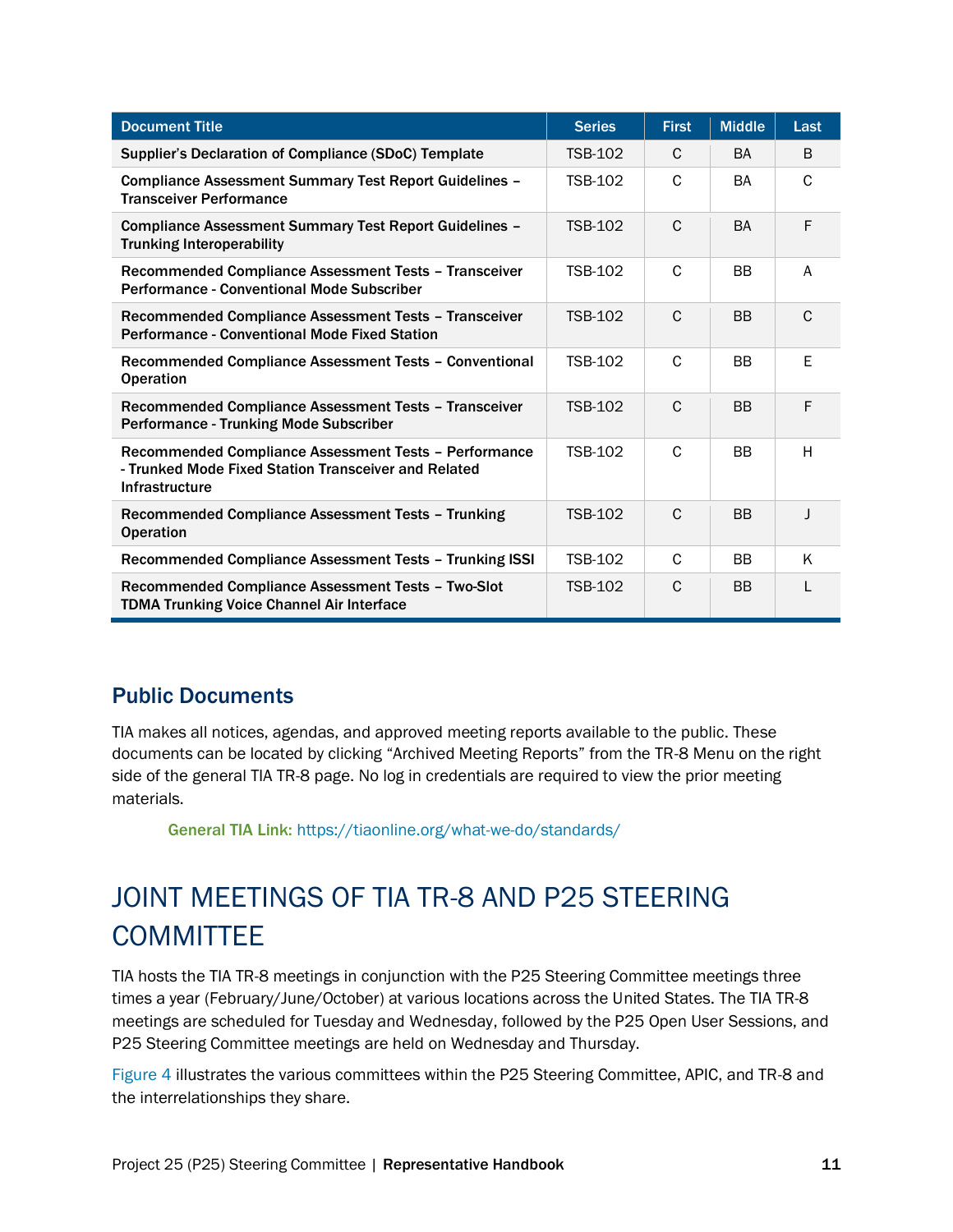

#### Figure 4 – Committees and Subcommittees Involved in Joint TR-8/P25 Steering Committee Meetings

<span id="page-14-2"></span>Potential locations for future meetings are discussed at each meeting, with consideration to areas with high user populations or locally implemented P25 systems. TIA makes the final determination based on contract costs for conference room use and other factors.

### <span id="page-14-0"></span>TIA TR-8 and P25 Steering Committee Sessions Logistics

#### <span id="page-14-1"></span>Meeting Attendance

A roll call of voting members is conducted at each meeting to establish a quorum. Attendance is recorded online or with a paper sign in.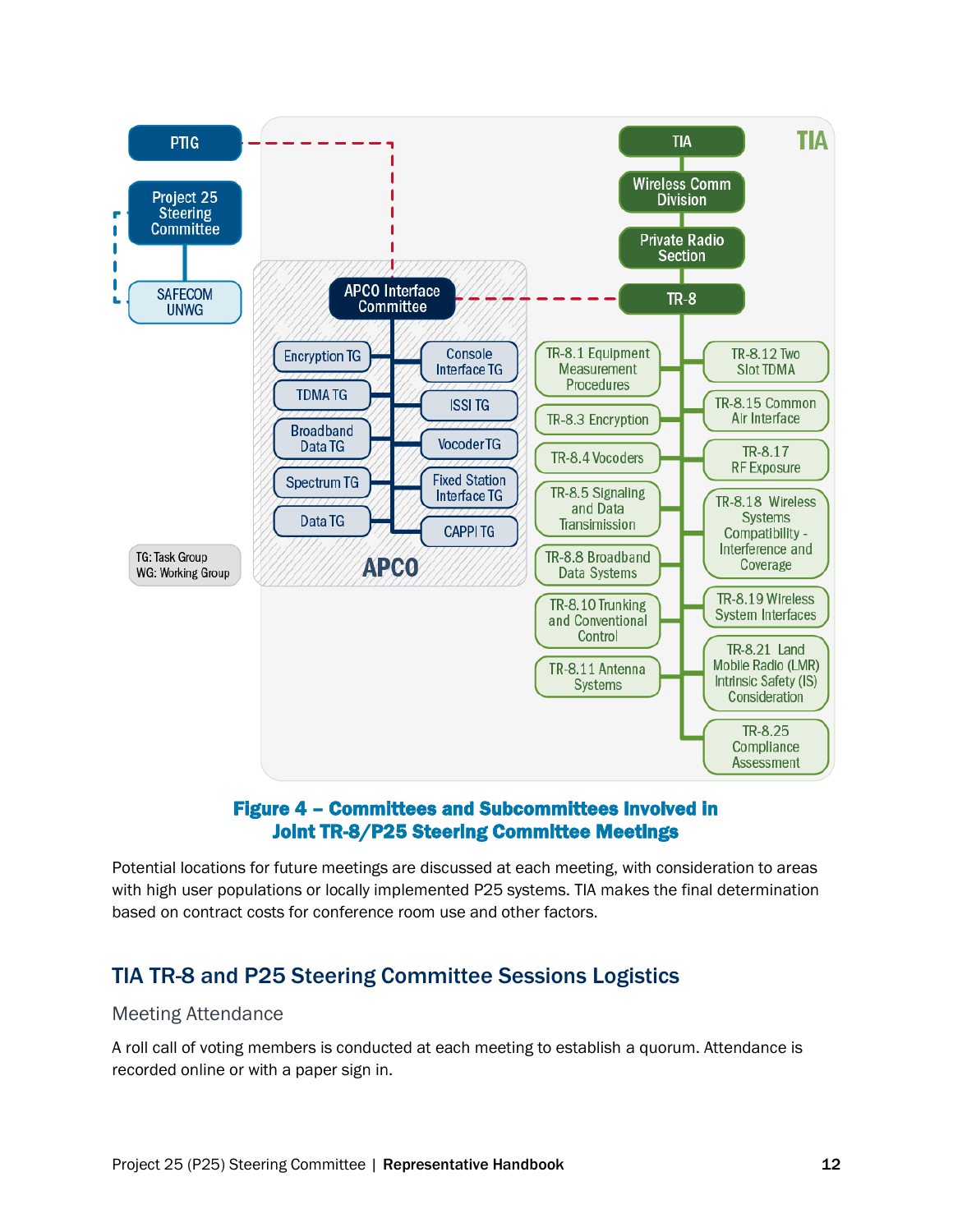#### <span id="page-15-0"></span>Document Sharing

TIA committees do not use projectors to share files at meetings. Instead, TIA leadership and subcommittee chairs upload meeting documents to TIA Connect and participants download the files via a WiFi connection to view them on their own laptops/tablets. WiFi is provided in the meeting rooms; however, participants must bring their own laptops to access the files.

Working documents are assigned tracking numbers specific to the subcommittees. Participants who are physically present have access to relevant subcommittee documents during the meeting week. At all other times, access to working documents requires TIA Connect membership credentials.

#### <span id="page-15-1"></span>Connecting to TIA Connect

- Log in to TIA Connect at:<https://connect.tiaonline.org/home>
- $\boxtimes$  Once logged in, follow the steps to set up your profile and to customize your settings: <https://connect.tiaonline.org/help-faqs/community-tutorial>
- $\boxtimes$  Set up your TIA communities (My Communities) for access to meeting materials:
	- TR-8 Mobile and Personal Private Radio Standards [\(https://connect.tiaonline.org/communities/stdshome?CommunityKey=4827390c-](https://connect.tiaonline.org/communities/stdshome?CommunityKey=4827390c-55a1-49b0-ac91-6d1a71893889)[55a1-49b0-ac91-6d1a71893889\)](https://connect.tiaonline.org/communities/stdshome?CommunityKey=4827390c-55a1-49b0-ac91-6d1a71893889)
	- P25 Committee [\(https://connect.tiaonline.org/communities/stdshome?CommunityKey=32f22b76](https://connect.tiaonline.org/communities/stdshome?CommunityKey=32f22b76-g947e-4141-a30c-c7b4db1be830) [g947e-4141-a30c-c7b4db1be830\)](https://connect.tiaonline.org/communities/stdshome?CommunityKey=32f22b76-g947e-4141-a30c-c7b4db1be830)

NOTE: The P25 Committee Community site contains the P25 Steering Committee and APIC folders, including all the subcommittees.

### <span id="page-15-2"></span>TR-8 and Subcommittee Meetings

<span id="page-15-3"></span>TR-8

- Working Group conference calls are used to progress work items
- Face-to-face meeting time is available for work item discussions as needed
- A subcommittee quorum is required for work status updates, new project approvals, document ballots, and publication approvals
- Only TIA members and Engineering Committee participants may vote
- Non-members may participate with permission, although this is not standard TIA policy

<span id="page-15-4"></span>APIC

- Meetings are held in conjunction with in-person TIA TR-8 meetings and via conference call as needed
- APIC committee and task group membership is voluntary, free, and open to any industry member organization, public safety user, or interested parties willing to participate
- Documents developed by the APIC are reviewed by users and industry representatives, and decisions on these documents are made based on consensus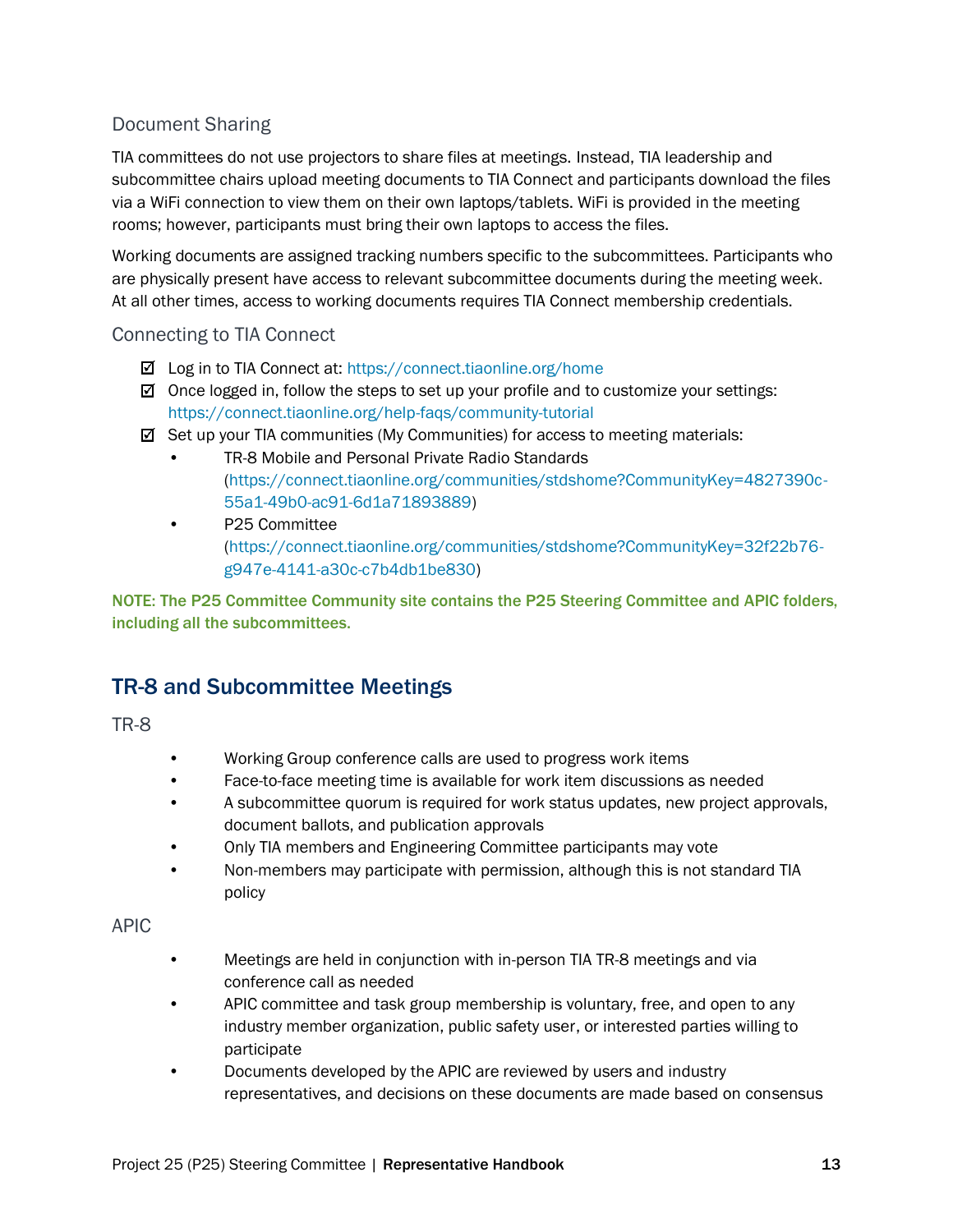# <span id="page-16-0"></span>HELPFUL RESOURCES

### <span id="page-16-1"></span>**CISA**

CISA plays a key role in ensuring federal, state, local, tribal, and territorial agencies have the necessary plans, resources, and training needed to support operable and advanced interoperable emergency communications.

- CISA and P25: CISA participates on the P25 Steering Committee
- Link: [www.cisa.gov/emergency-communications](http://www.cisa.gov/emergency-communications)
- Link: [www.cisa.gov/safecom/technology](http://www.cisa.gov/safecom/technology)

### <span id="page-16-2"></span>DHS S&T Office for Interoperability and Compatibility (OIC)

S&T's OIC plays a key role in support of public safety's use of P25 radio systems.

- OIC and P25: OIC established and oversees the P25 CAP, a partnership among OIC, industry, and the emergency response community. P25 CAP is a formal, independent process that tests communications equipment against the P25 Standard to ensure it meets specific performance criteria within the standard. Test results are available to the public on the S&T CAP website
- Link: [www.dhs.gov/science-and-technology/p25-cap](http://www.dhs.gov/science-and-technology/p25-cap)

### <span id="page-16-3"></span>PTIG

PTIG is a group of individuals and organizations who share an interest in advancing the development, refinement, deployment, and application of the digital communications technology represented by Project 25. PTIG members include two-way radio communications experts, public safety professionals, and equipment manufacturers.

- PTIG and P25: PTIG promotes the success of Project 25 and educates interested parties on the benefits the standard offers
- The PTIG Director often attends the in-person TR-8 and P25 Steering Committee but does not have voting rights
- Membership: To become a member, register at <http://www.project25.org/index.php/membership/member-login>
- Link: [http://www.project25.org](http://www.project25.org/)

### <span id="page-16-4"></span>Federal Partnership for Interoperable Communications (FPIC)

The FPIC is a coordination and advisory body addressing technical and operational wireless issues relative to interoperability within the public safety emergency communications community. FPIC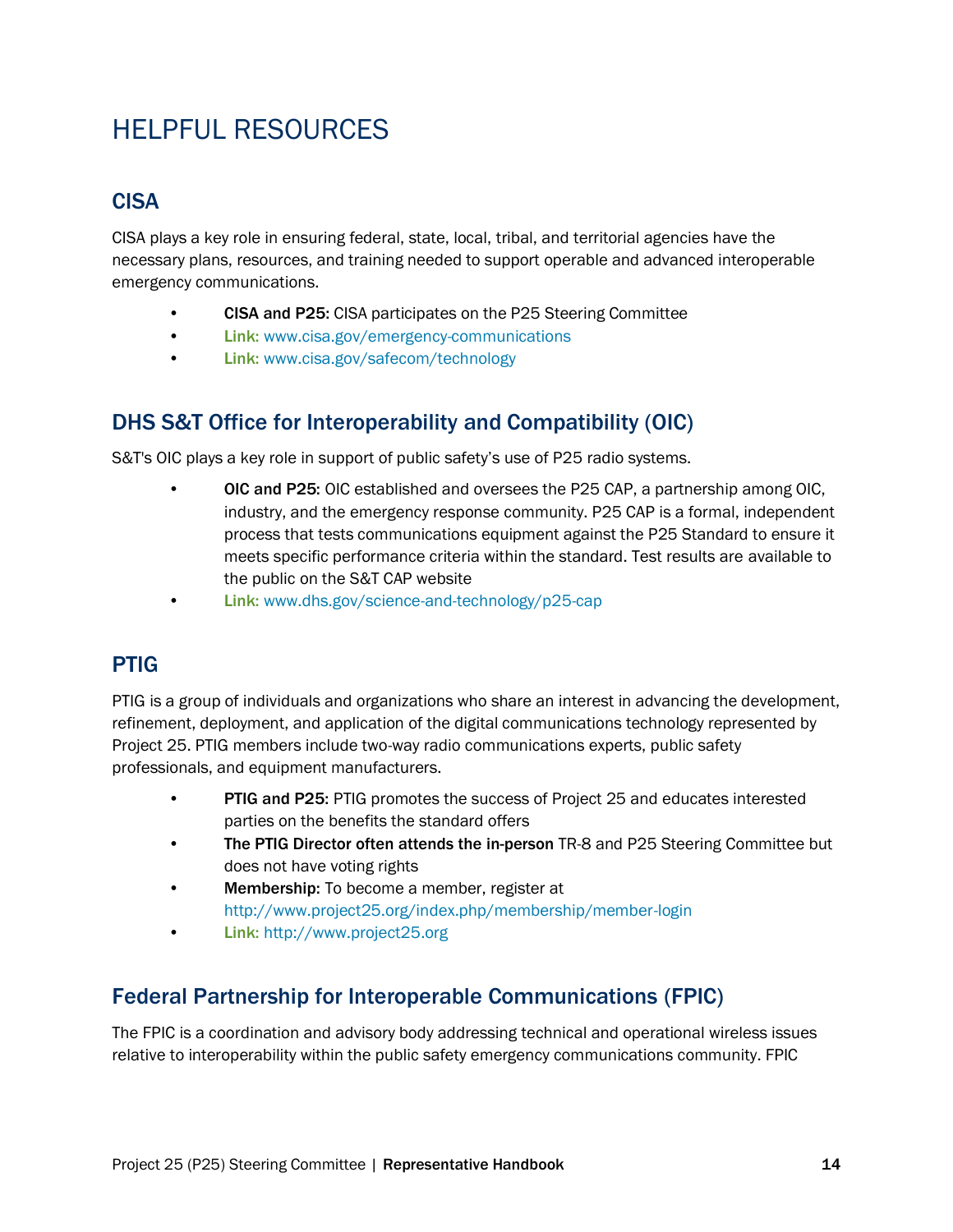membership includes voluntary representatives from federal, state, local, territorial, and tribal organizations and serves as:

- A collaborative partner to the SAFECOM-National Council of Statewide Interoperability Coordinators (NCSWIC) Joint Technology Policy Committee
- A technical advisory group to the NCSWIC Executive Committee
- A liaison advisory group to National Public Safety Telecommunications Council (NPSTC)

The FPIC develops products that address topics and questions concerning interoperable communications, security services, spectrum, and standards. In particular, its Encryption Subcommittee has published several documents found at [www.cisa.gov/publication/encryption.](http://www.cisa.gov/publication/encryption)

Link: <https://www.cisa.gov/safecom/fpic>

### <span id="page-17-0"></span>APCO

APCO serves federal, state, local, tribal, and territorial government entities that provide public safety communications services in areas ranging from law enforcement, fire service, emergency rescue and medical services, and emergency management to forestry, conservation, and highway maintenance. As a founding member of P25, APCO provides up to four representatives to the Steering Committee, and either the Chair or Vice Chair must be a representative from APCO or NASTD. The primary purposes of APCO are to:

- Foster development and progress of public safety communications and supporting information technologies
- Promote rapid and accurate collection, exchange, and dissemination of information relating to emergencies and other vital public safety communications
- Represent public safety communications and supporting information technology interests before regulatory and policy-making bodies
- Strive to protect citizens and their property and provide for their welfare by these and other appropriate means
- Link: <https://www.apcointl.org/>

### <span id="page-17-1"></span>**NASTD**

NASTD is a member-driven organization whose purpose is to advance and promote the effective use of information technology and services to improve the operation of state government. The association represents information technology professionals from the 50 states. State members provide and manage state government information technology services and facilities for state agencies and other public entities, often including hospitals, prisons, colleges, and universities. These members also play a strategic role in planning and shaping state government technology infrastructures and policies. Corporate members provide information technology, services, and equipment to state government.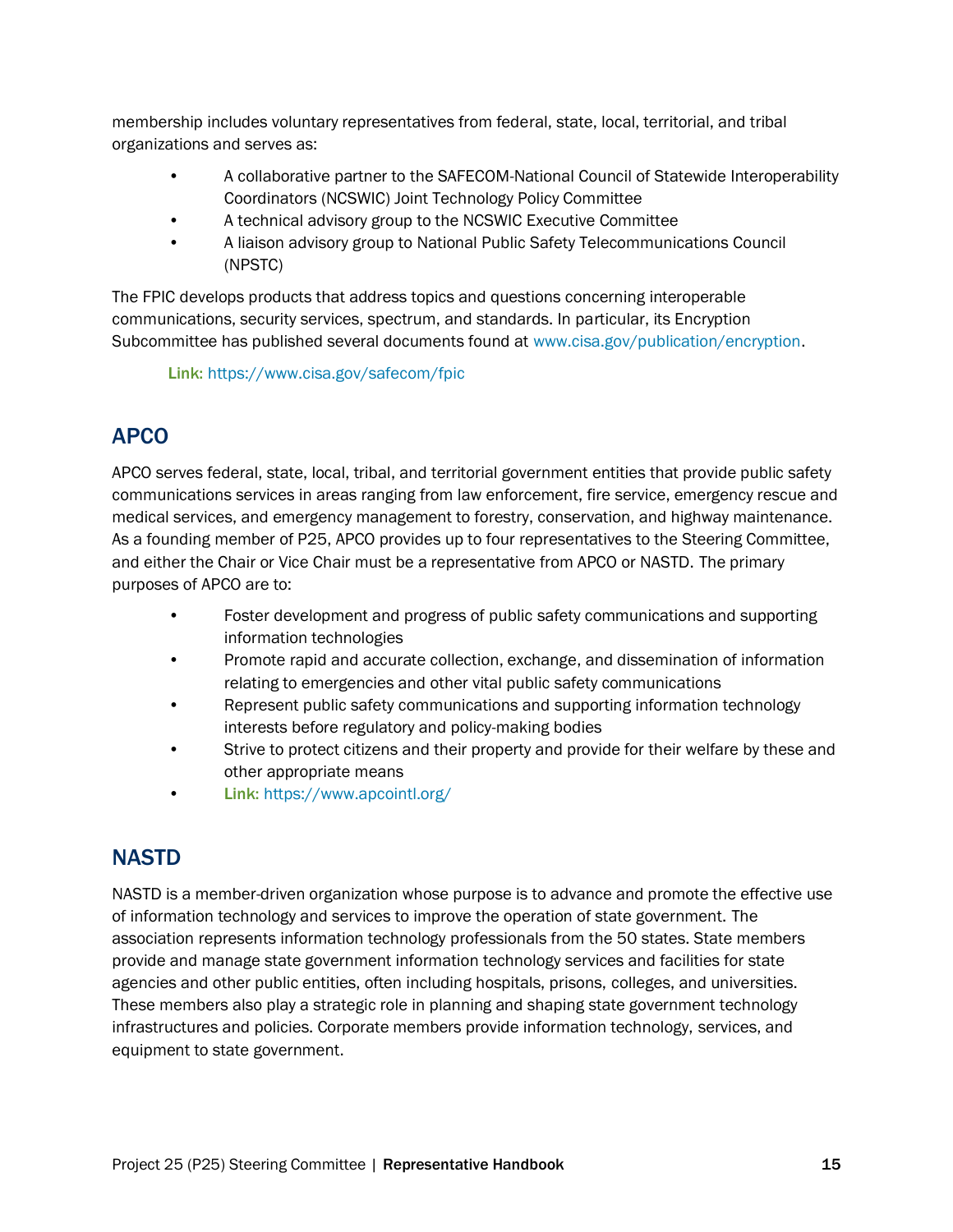As a founding member of P25, NASTD holds up to four positions on the Steering Committee, and either the Chair or Co-Chair must be a representative from NASTD or APCO.

Link: [https://www.nastd.org](https://www.nastd.org/)

#### <span id="page-18-0"></span>**SAFECOM**

Managed by CISA, SAFECOM works to improve inter-jurisdictional and interdisciplinary interoperability within emergency communications at all levels of public safety. SAFECOM collaborates with existing federal communications programs and key emergency response stakeholders to further development of improved technologies and processes for coordinating existing and emerging communications systems. Through these partnerships, SAFECOM has created key documents including the [Interoperability Continuum](https://www.cisa.gov/publication/interoperability) and the Statewide Communication Interoperability Plan (SCIP) Methodology.

The goals of SAFECOM are to:

- Champion and promote effective integration of technologies, resources, and processes related to emergency communications and interoperability
- Educate policymakers, stakeholders, and constituents about emergency communications technologies and interoperability-related issues
- Provide accurate, reliable information about the challenges facing emergency communications and the technical requirements and best practices needed to overcome them
- Support implementation of the National Emergency Communications Plan and SCIP
- Support and provide guidance to CISA, OIC, and DHS regarding legislation, regulatory policy, rules, and regulations needed to support the public safety community
- Provide feedback and guidance to DHS and the public safety community regarding future technologies
- Encourage development of local and regional Tactical Interoperable Communications Plans and matching field operations guides
- Link: <https://www.cisa.gov/safecom>

### <span id="page-18-1"></span>**NCSWIC**

Established by CISA in 2010, NCSWIC supports Statewide Interoperability Coordinators (SWIC) from the 56 states and territories by developing products and services to help them leverage their relationships, professional knowledge, and experience to assist public safety partners at all levels of government with their interoperable communications.

Link: <https://www.cisa.gov/safecom/NCSWIC>